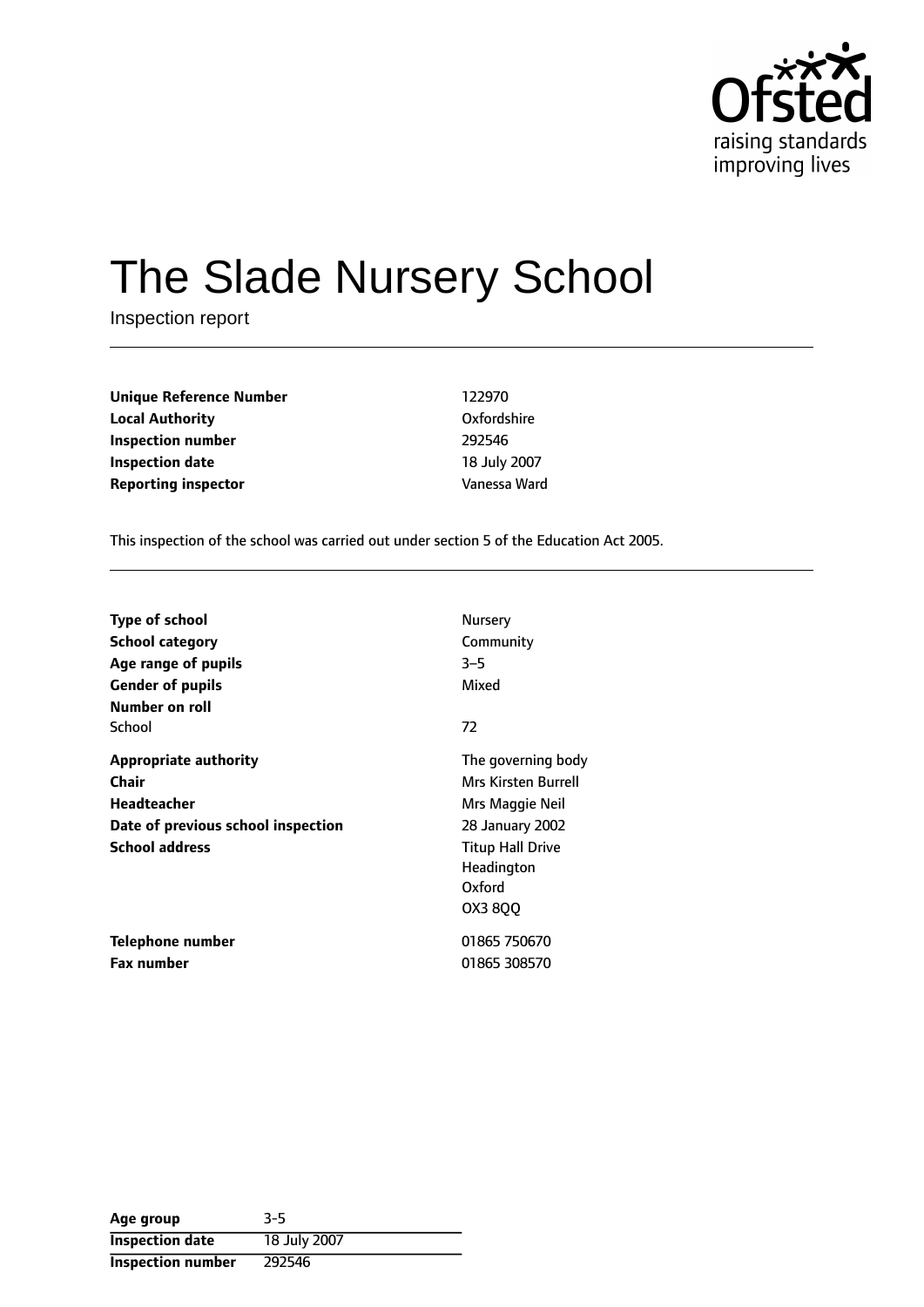.

© Crown copyright 2007

#### Website: www.ofsted.gov.uk

This document may be reproduced in whole or in part for non-commercial educational purposes, provided that the information quoted is reproduced without adaptation and the source and date of publication are stated.

Further copies of this report are obtainable from the school. Under the Education Act 2005, the school must provide a copy of this report free of charge to certain categories of people. A charge not exceeding the full cost of reproduction may be made for any other copies supplied.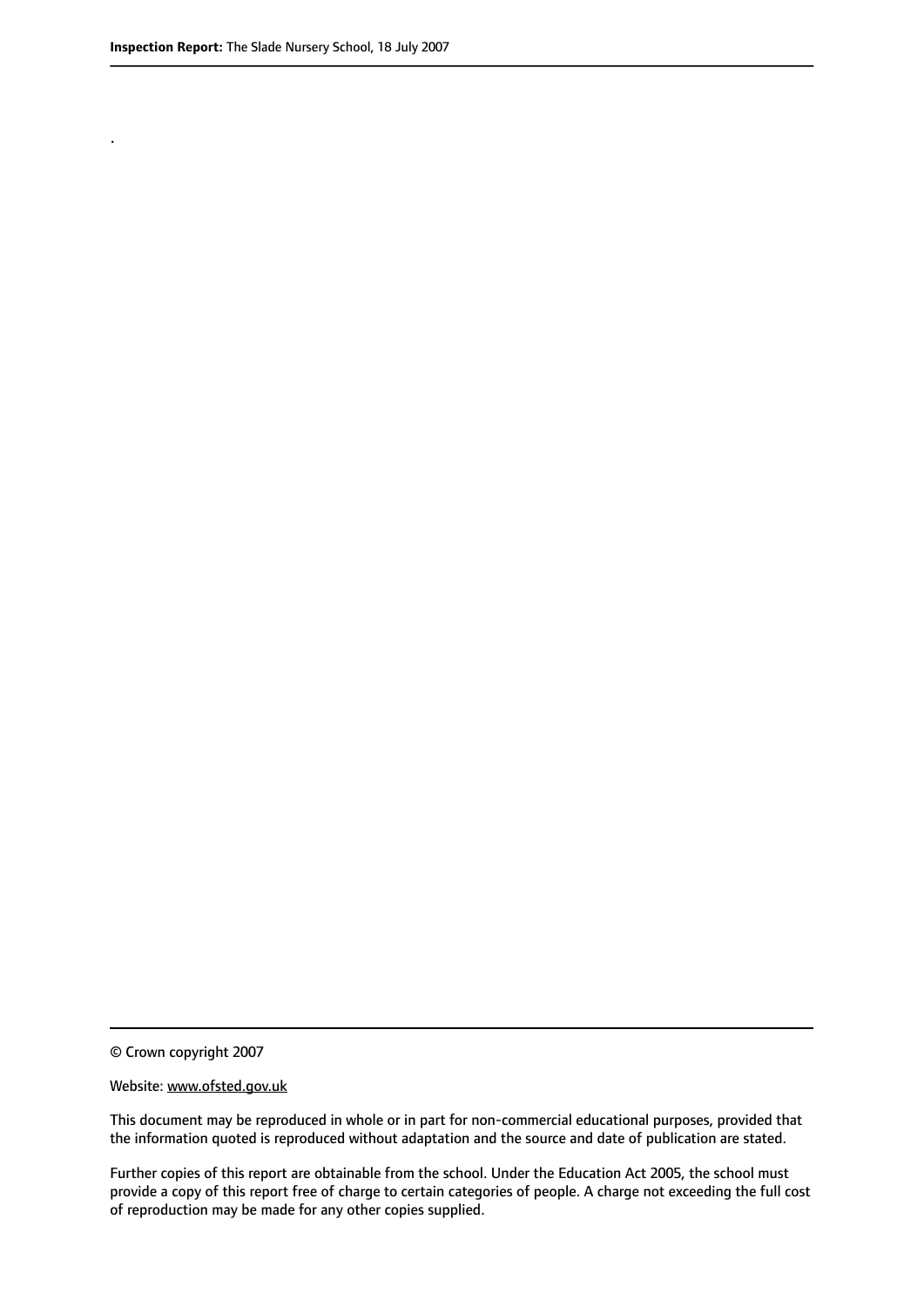# **Introduction**

The inspection was carried out by an Additional Inspector.

## **Description of the school**

The school serves an area that has significant social disadvantage. Approximately half of the children are of white British heritage. The other children come from a wide range of minority ethnic heritages. More children than usual are at the early stages of learning English as an additional language. Most children attend the school either every morning or every afternoon. During the term in which they reach their fifth birthday, they attend full-time. Staff from Wood Farm Primary School work in partnership with the Nursery school staff to teach the oldest children. A day nursery is also established on the site. The school is currently being developed as a children's centre.

### **Key for inspection grades**

| Grade 1 | Outstanding  |
|---------|--------------|
| Grade 2 | Good         |
| Grade 3 | Satisfactory |
| Grade 4 | Inadequate   |
|         |              |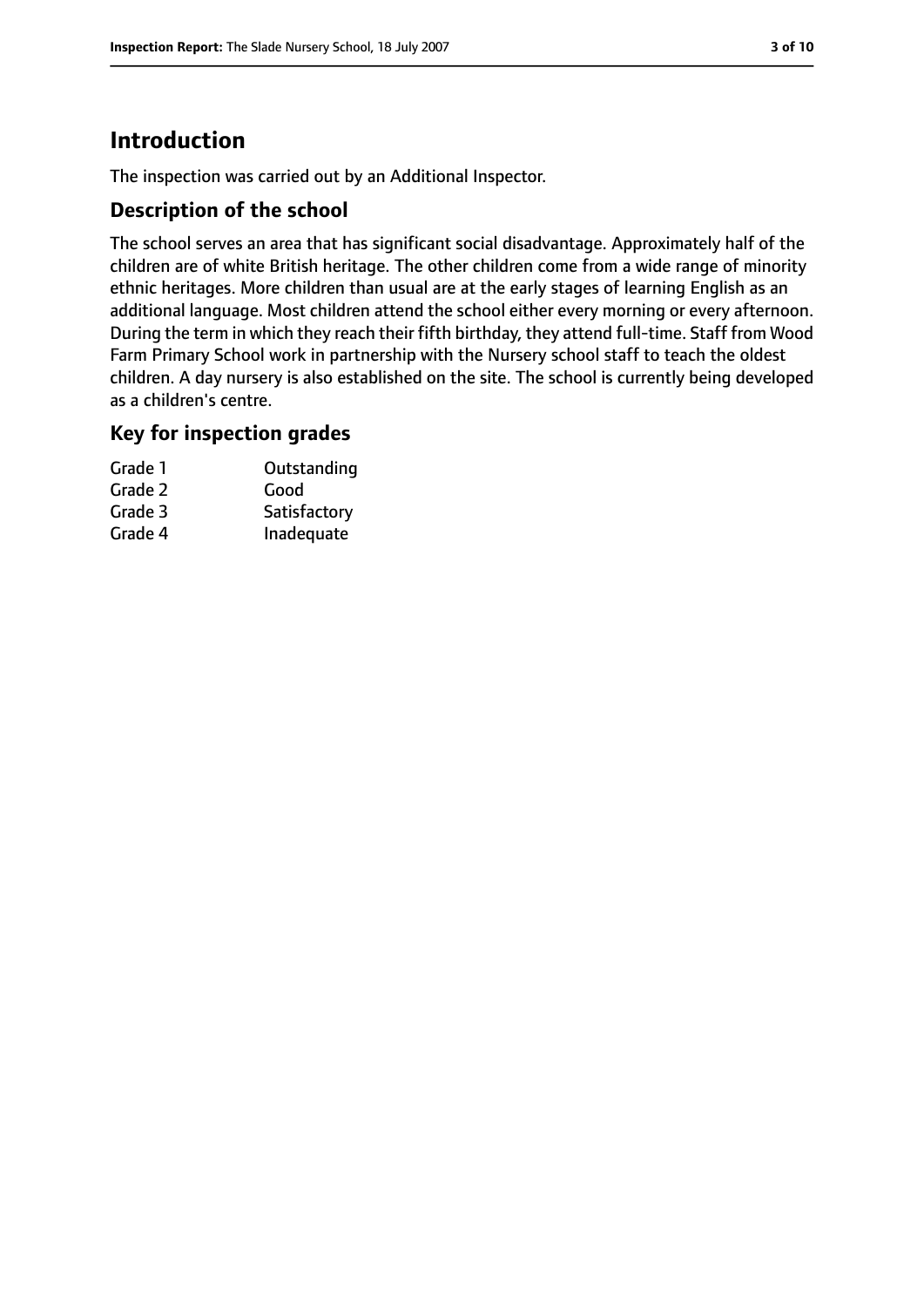# **Overall effectiveness of the school**

#### **Grade: 2**

Slade Nursery is a good school. It provides a good quality of education and has several outstanding features. The high quality of care for each child contributes to the children's outstanding personal development. Their very positive attitudes and enthusiasm are fostered through an outstanding curriculum which provides an excellent range of experiencesfrom which they can learn. The children's personal development is enriched by a strong focus on spiritual, moral, social and cultural development. Children's levels of self-esteem are high because of carefully planned opportunities which encourage independence and allow them to make choices and take on responsibilities. Energetic activity in the garden, and daily opportunities to eat healthily and learn about foods, help the children to gain an excellent knowledge of healthy living. The children behave very well and are successfully taught to understand that their behaviour has consequences for other people. The strengths of the relationships within the school help the children to feel very secure.

The children's achievement is good and is supported by good teaching. Most children enter the school with skills that are lower than those usually found in three-year-olds. This means that even though they make good progress, by the time they reach the end of the Foundation Stage, few reach the levels expected for their age in the areas of learning. The staff work hard to identify where progress can be accelerated. The teaching of letter names and sounds has recently been given greater focus and the school acknowledges that this work needs to be strengthened. Opportunities for children to develop speaking and listening skills are part of the nursery's planning, but sometimes opportunities are missed, for example, when children could share their ideas with a partner before discussing them with their group.

Leadership and management are good. There is a strong sense of teamwork among the staff and governors, and they are keen to improve the school and to forge greater links with the community. The school works well to enhance the children's well-being and achievement through its work with the primary school on site, other agencies and parents. It seeks and values the views of all stakeholders when evaluating its strengths and weaknesses. This leads to an accurate view of where improvements can be made. Parents are very supportive of the school and appreciate the high levels of care provided. One parent commented, 'This is a great place to learn'.

## **What the school should do to improve further**

- Ensure that the teaching of letter sounds and names is taught through a wide range of learning experiences.
- Expand the opportunities planned to develop children's speaking and listening skills.

# **Achievement and standards**

#### **Grade: 2**

Although they achieve well few children reach the levels expected for their age by the time they leave the school. When children enter the school, many have poorly developed skills, particularly in speaking, listening and social development. From these low starting points, the school compensates by focusing especially on developing the children's personal, social and emotional development. As a result, the children make particularly good progress in gaining confidence, becoming independent and developing positive attitudes. Good teaching and excellent care help them to make good progress in all areas of learning. By the end of the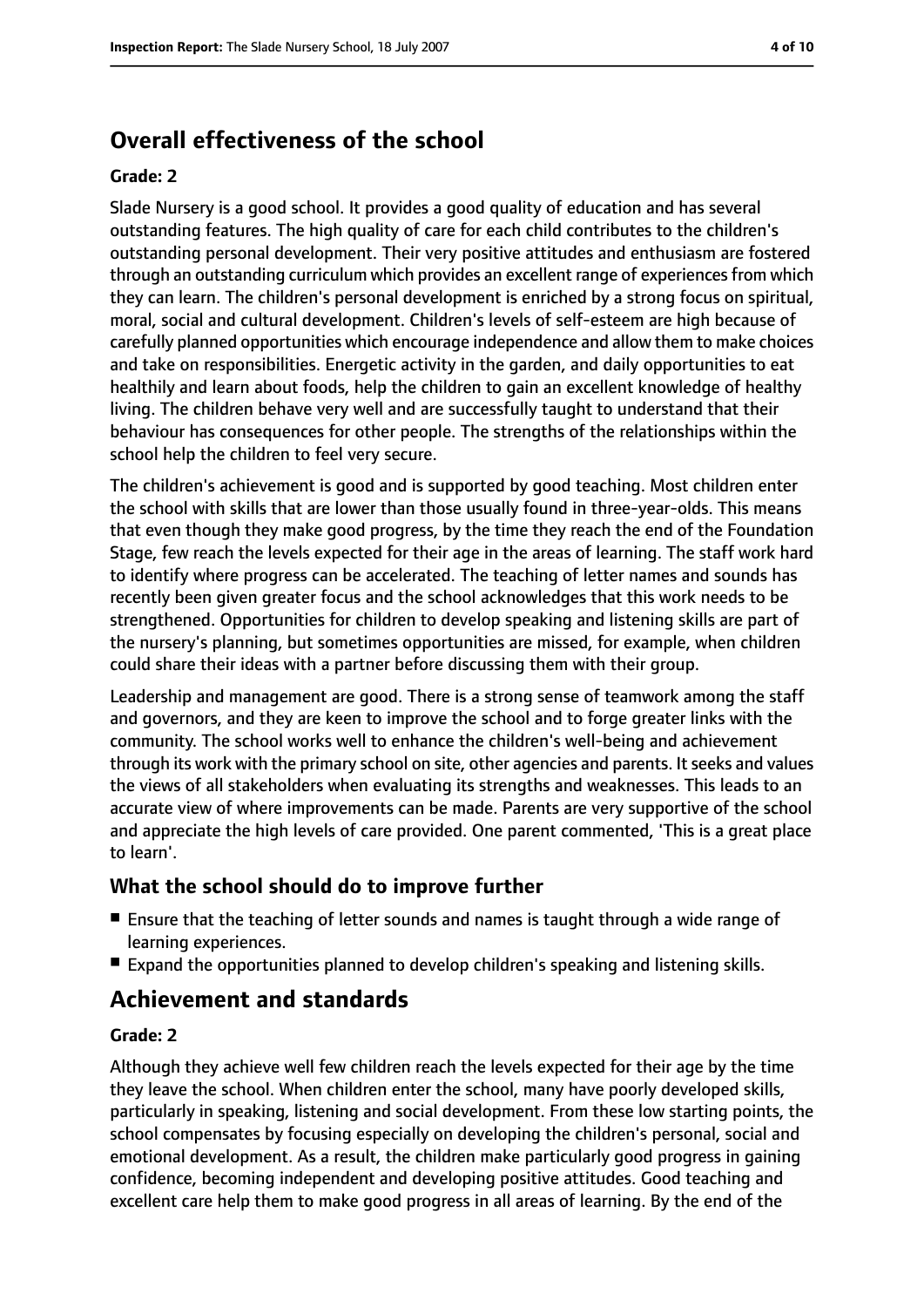Foundation Stage, their skills in physical development are close to the expected levels because of the many opportunities they are given to use large and small apparatus and equipment. Assessment information shows that all groups of children, including those who are learning English as an additional language, make good progress. Work introduced to boost the teaching of letter names and sounds is beginning to produce improvement, but the school is aware that more needs to be done.

# **Personal development and well-being**

#### **Grade: 1**

The children's personal development and well-being, including their spiritual, moral, social and cultural development, are outstanding. Their smiling faces when they arrive at school demonstrate their happiness. It is very apparent that they feel very comfortable with the school routines. Although attendance is below average, most children attend regularly. The school works extremely hard to improve the attendance of the few poor attenders. Children share, take turns and play cooperatively very well. These skills, combined with their improving basic skills, prepare the children well for the future. Cultural understanding and harmony is particularly strong because the school successfully celebrates and teaches about the cultural heritages of its children. The children gain excellent understanding and experience of caring for the environment through their involvement in composting food waste and saving rain water in the garden. Children are extremely willing to take on responsibilities and carry them out very conscientiously, such as helping at snack time and getting out and tidying away equipment.

# **Quality of provision**

## **Teaching and learning**

#### **Grade: 2**

Teaching and learning are good and contribute to the children's good progress. The relationships between adults and children boost their confidence and promote self esteem. Opportunities for children to speak and listen are regularly planned. Children enjoyed taking turns to say what they were looking forward to and listened courteously to the views of others. Sometimes opportunities for encouraging discussion in pairs are missed. This means that children who are more reluctant to speak in a group are not given the necessary encouragement to increase their confidence and skills. Children who speak little English are taught well and staff make sure that they are helped to join in all activities so that they make good progress. The intervention of the staff in children's imaginative play is particularly successful and stimulates enjoyment. Children playing on the pirate ship were encouraged by the interventions of the staff to develop their adventure making good use of their imaginative ideas. Support staff work well with the children as well as playing a full part in contributing to planning and assessment.

## **Curriculum and other activities**

#### **Grade: 1**

The outstanding curriculum is both broad and exciting. The balance between adult-led activities and those chosen by the children is excellent, and it ensures that academic rigour is combined with fun and investigation. Both the outdoor and inside areas are very well organised to encompass all areas of learning, and they provide constant stimulus for the children. They thoroughly enjoy growing food in the nursery garden and then eating it. During the inspection, the 'seaside' role-play stimulated a lot of learning in the sandpit and pirate ship. Teaching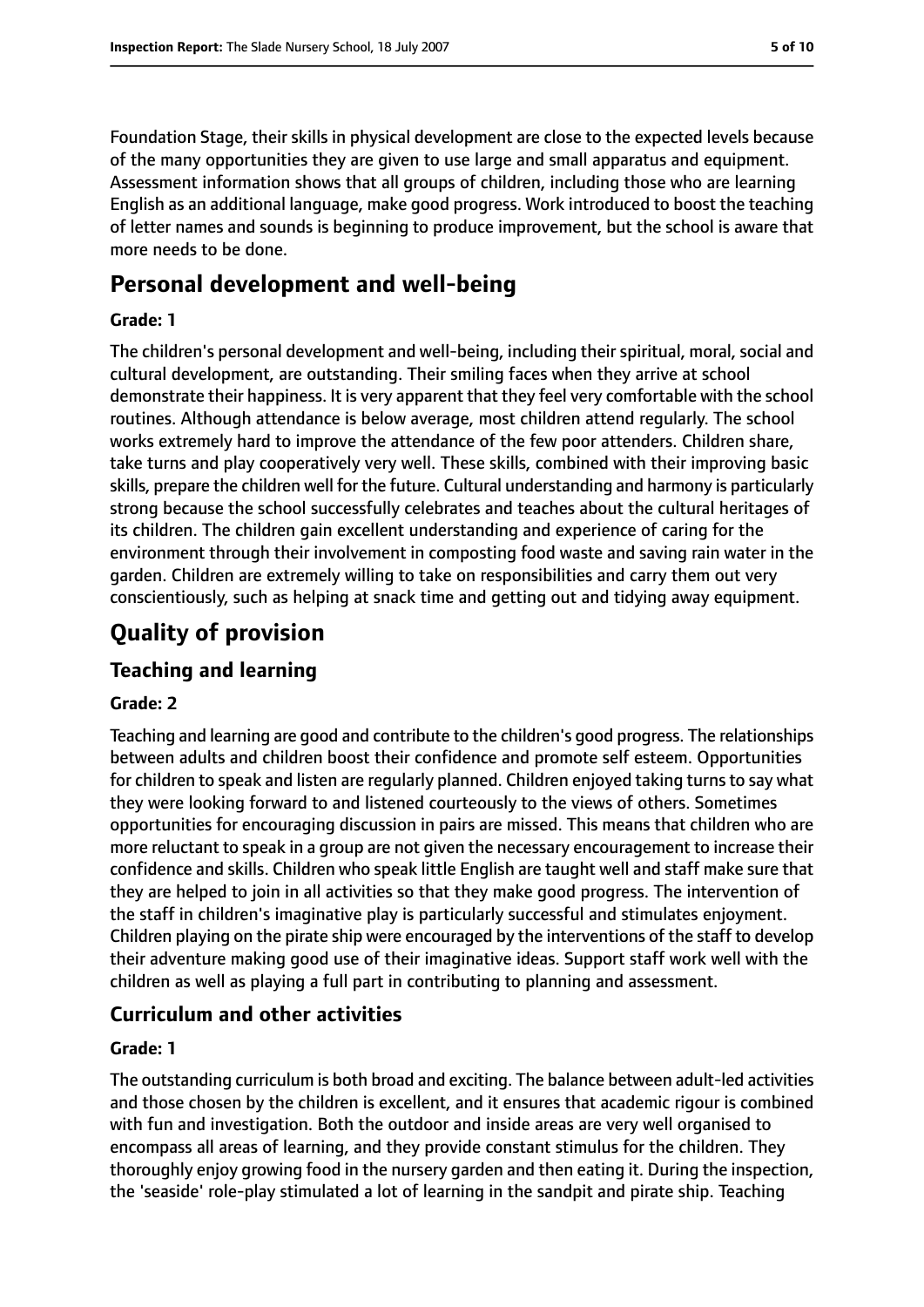children how to keep healthy and stay safe are integrated very well into the curriculum. Visitors help children to learn about keeping their teeth clean and their bodies healthy. Visits from artists and the fire brigade all enrich the children's learning. The school has a strong focus on integrating the basic skills of communication, language and literacy and mathematical development with information and communication technology (ICT) across all areas of learning, and this contributes significantly to their good progress.

#### **Care, guidance and support**

#### **Grade: 1**

Care, guidance and support are outstanding. All procedures to safeguard children and keep them healthy and safe are well established. The school's processes for managing behaviour are applied consistently and are effective. Children with learning difficulties and disabilities are supported well through the school's provision and its links with other agencies. Children who are learning English as an additional language are helped to make good progress. Intensive support when they are first admitted enables these children to settle quickly and gain confidence. The school works very hard to keep parents informed about what their children are learning through regular meetings and via a daily information board placed outside the school. It is planning to increase parents' involvement in and contribution to their children's learning. The academic tracking of children's progress is extremely rigorous. It involves all staff and is used well to determine what each child needs to learn next. The induction process for new children is very effective and enables them to settle quickly and happily. It is tailored to meet individual needs. Careful thought is given to the children's transfer to the primary school, with continuity of the curriculum and teaching and learning styles currently being reviewed.

# **Leadership and management**

#### **Grade: 2**

The headteacher works very hard to bring about school improvement. She has established a strong sense of teamwork among the staff and governors. Most of the governing body is newly appointed, and governors are receiving training to help them understand their roles and responsibilities, and to establish how a governing body should function. Subject leaders contribute well to developments in their areas of responsibility. They have successfully led initiatives to improve communication, language and literacy and mathematical development and have monitored planning, teaching and children's work. During the last year pressures on the headteacher's time, largely caused by staffing issues, have reduced the time available to her for monitoring. There are plans to increase this in the coming year. The school's track record of improvement, including the development of the outdoor area and the improvements seen so far in children's knowledge of letter sounds and names, indicates that it has good capacity to improve.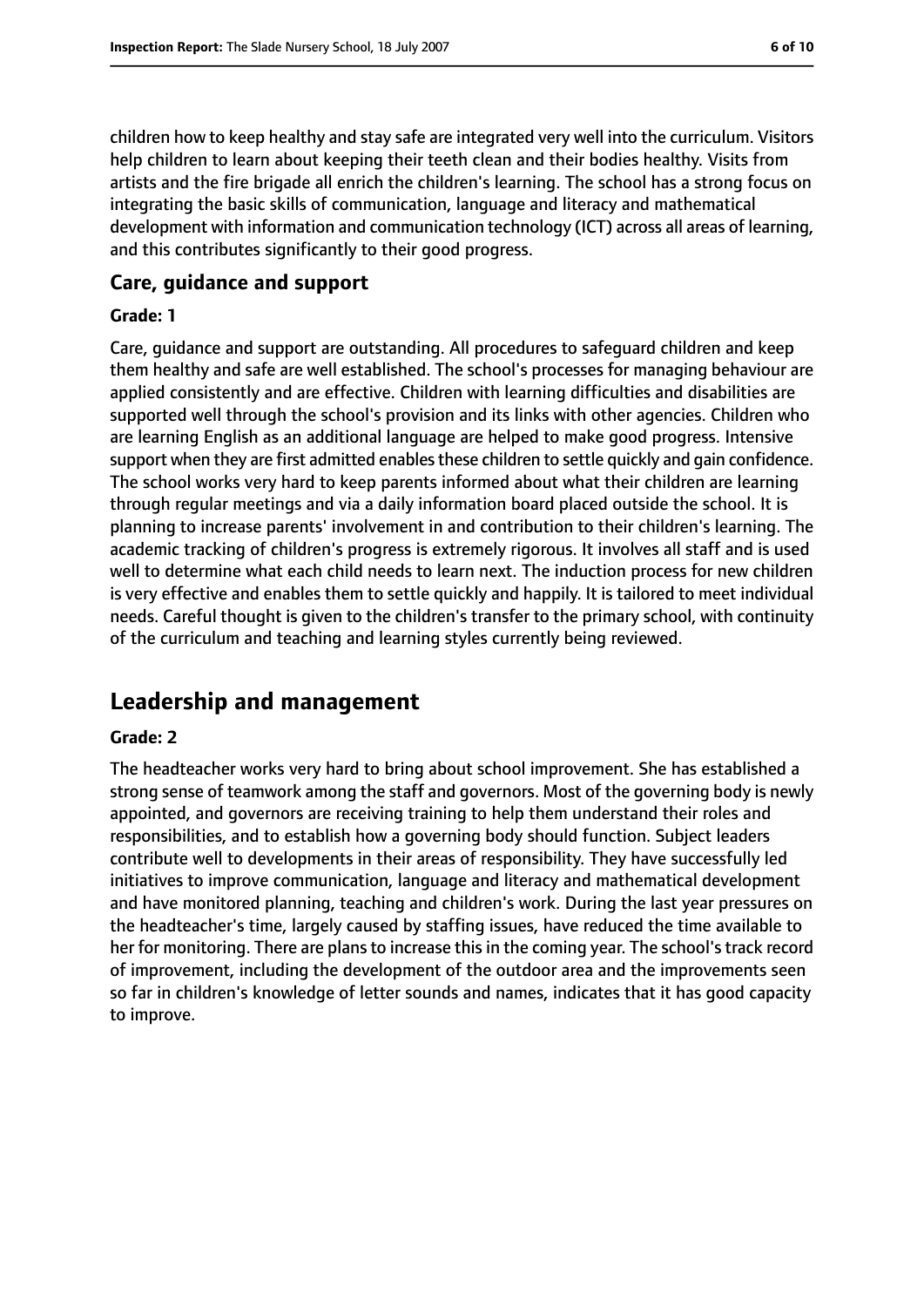**Any complaints about the inspection or the report should be made following the procedures set out in the guidance 'Complaints about school inspection', which is available from Ofsted's website: www.ofsted.gov.uk.**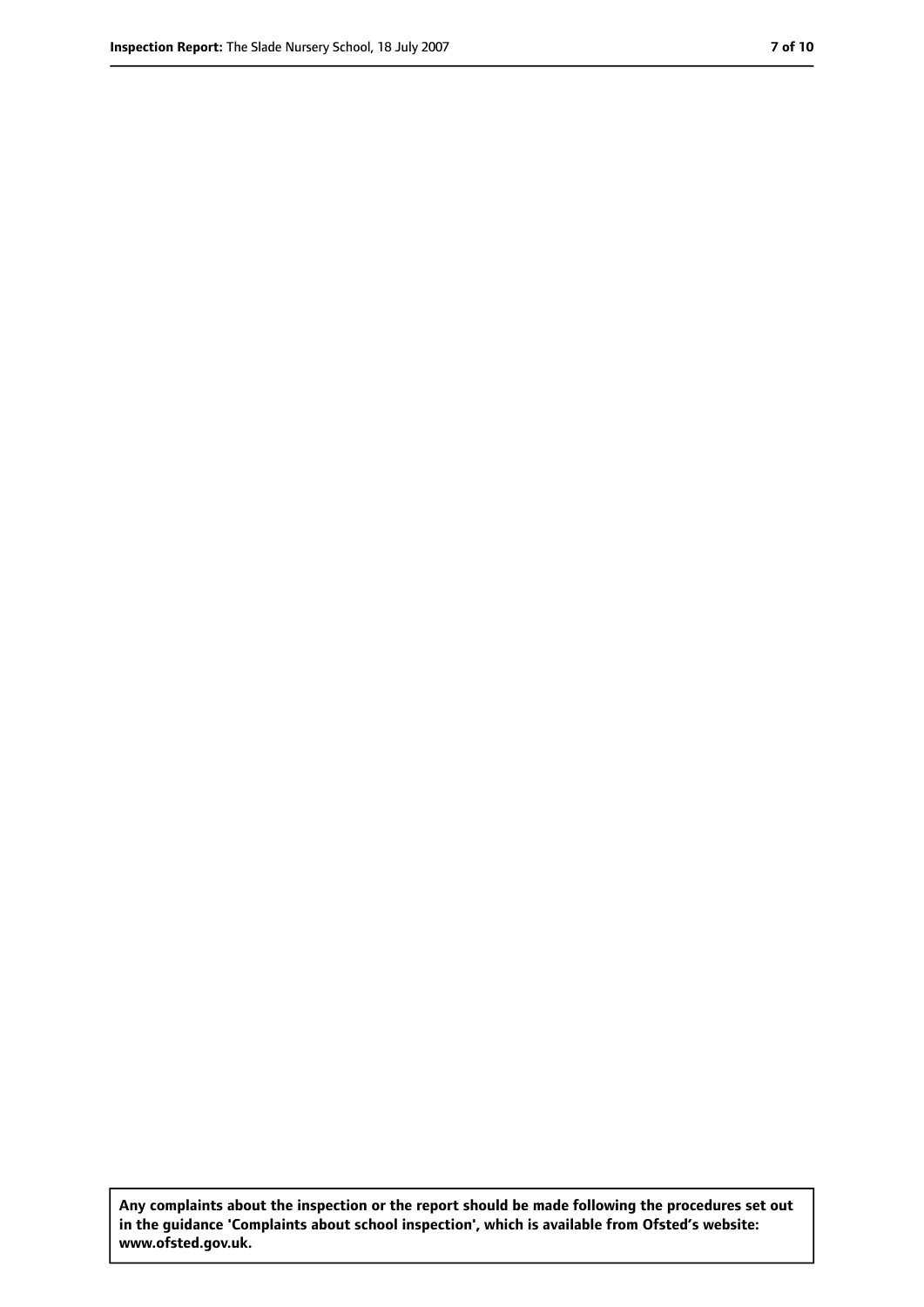#### **Annex A**

# **Inspection judgements**

| Key to judgements: grade 1 is outstanding, grade 2 good, grade 3 satisfactory, and grade 4 | <b>School</b>  |
|--------------------------------------------------------------------------------------------|----------------|
| inadeauate                                                                                 | <b>Overall</b> |

# **Overall effectiveness**

| How effective, efficient and inclusive is the provision of education, integrated<br>care and any extended services in meeting the needs of learners? |     |
|------------------------------------------------------------------------------------------------------------------------------------------------------|-----|
| How well does the school work in partnership with others to promote learners'<br>well-being?                                                         |     |
| The quality and standards in the Foundation Stage                                                                                                    |     |
| The effectiveness of the school's self-evaluation                                                                                                    |     |
| The capacity to make any necessary improvements                                                                                                      |     |
| Effective steps have been taken to promote improvement since the last<br>inspection                                                                  | Yes |

## **Achievement and standards**

| How well do learners achieve?                                                                               |  |
|-------------------------------------------------------------------------------------------------------------|--|
| The standards <sup>1</sup> reached by learners                                                              |  |
| How well learners make progress, taking account of any significant variations between<br>groups of learners |  |
| How well learners with learning difficulties and disabilities make progress                                 |  |

## **Personal development and well-being**

| How good is the overall personal development and well-being of the<br>learners?                                  |  |
|------------------------------------------------------------------------------------------------------------------|--|
| The extent of learners' spiritual, moral, social and cultural development                                        |  |
| The behaviour of learners                                                                                        |  |
| The attendance of learners                                                                                       |  |
| How well learners enjoy their education                                                                          |  |
| The extent to which learners adopt safe practices                                                                |  |
| The extent to which learners adopt healthy lifestyles                                                            |  |
| The extent to which learners make a positive contribution to the community                                       |  |
| How well learners develop workplace and other skills that will contribute to<br>their future economic well-being |  |

# **The quality of provision**

| How effective are teaching and learning in meeting the full range of the<br>learners' needs?          |  |
|-------------------------------------------------------------------------------------------------------|--|
| How well do the curriculum and other activities meet the range of needs<br>and interests of learners? |  |
| How well are learners cared for, quided and supported?                                                |  |

 $^1$  Grade 1 - Exceptionally and consistently high; Grade 2 - Generally above average with none significantly below average; Grade 3 - Broadly average to below average; Grade 4 - Exceptionally low.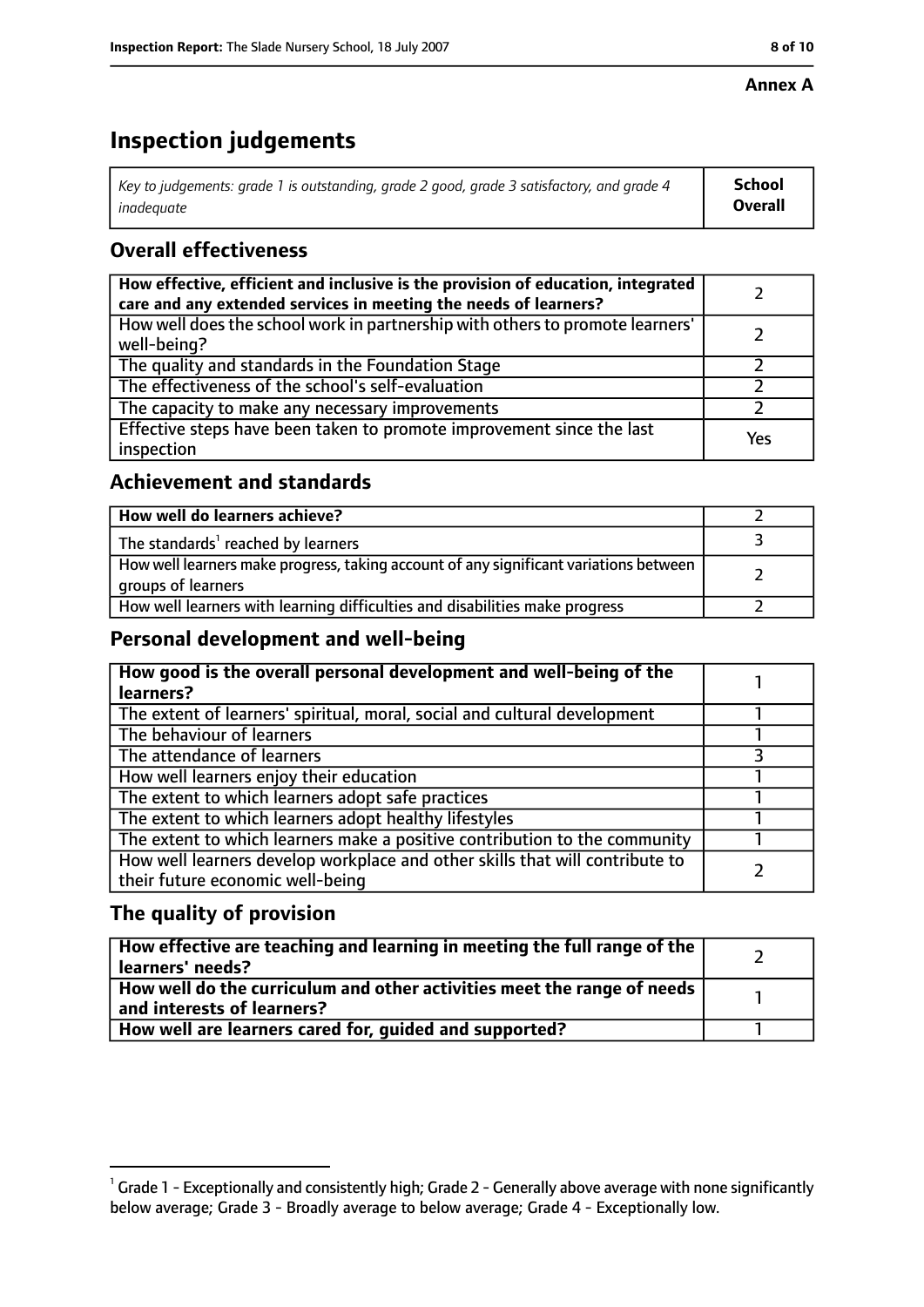# **Annex A**

# **Leadership and management**

| How effective are leadership and management in raising achievement<br>and supporting all learners?                                              |     |
|-------------------------------------------------------------------------------------------------------------------------------------------------|-----|
| How effectively leaders and managers at all levels set clear direction leading<br>to improvement and promote high quality of care and education |     |
| How effectively performance is monitored, evaluated and improved to meet<br>challenging targets                                                 |     |
| How well equality of opportunity is promoted and discrimination tackled so<br>that all learners achieve as well as they can                     |     |
| How effectively and efficiently resources, including staff, are deployed to<br>achieve value for money                                          | 2   |
| The extent to which governors and other supervisory boards discharge their<br>responsibilities                                                  | 3   |
| Do procedures for safequarding learners meet current government<br>requirements?                                                                | Yes |
| Does this school require special measures?                                                                                                      | No  |
| Does this school require a notice to improve?                                                                                                   | No  |